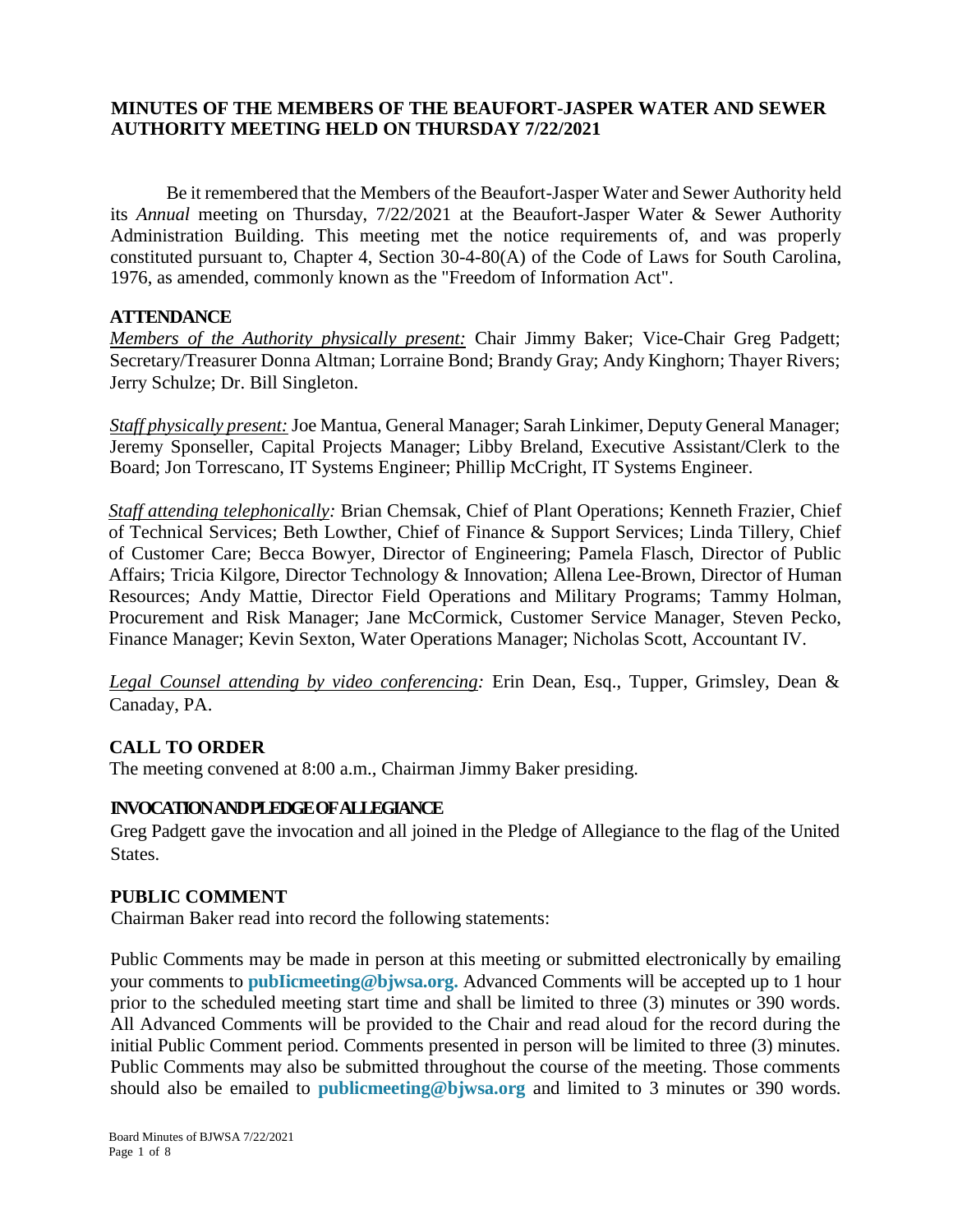Comments submitted during the meeting will be provided to the Chair and read aloud as indicated in Item XIII, noted below.

He then asked for advanced comments from the Clerk at this time. Libby reported no comments were received in advanced.

# **APPROVAL OF MINUTES**

*Motion:* Moved by, Greg Padgett, seconded by, Thayer Rivers, to approve the minutes of the 6/24/2021 regular board meeting as written and distributed in advance to the Members of the Authority.

*Vote: With no corrections noted, the 6/24/2021 board minutes stand approved by General Consent, with no objections. The motion passed 8- 0.*

# **GENERAL MANAGERS REPORT**

*Joe Mantua submitted the following report: He first recognized Michael Bell as the Boards' past chair and the longest member of the Authority. Michael has been unrelenting in his support and involvement serving on the Board and Committees. New chair Jimmy Baker echoed Joe's sentiments.*

### **Asset Management**

- 1. Water Main Break Cat Island Field Operations crews responded to reports of a leak under the road on Islands Causeway at roughly 6:45 am on Saturday July 10. It was quickly determined that it was a 12" water main and crews began mobilizing around 8:00 am to begin repair. It took several hours to dewater the hole with the intent of making repairs without the need for an outage however an outage was necessary. A water outage impacting customers on Cat Island took place from 1:30-3:15 while the repair was completed. The cause of the failure was corrosion of the 12" main due to exposure to the salt water. Follow-up actions include replacing the corroded section of pipeline, completed on July 15, and internal coordination on public notification procedures.
- 2. Savannah River Clean Water Fund Documentary The Georgia Forestry Foundation visited the Purrysburg Plant to do some filming for a documentary they are producing related to source water protection and the efforts of the Savannah River Clean Water Fund. We look forward to seeing the finished product in the coming months.
- 3. Galvanized Pipe Replacement Program Staff have made great progress with this program and we will provide a project update under New Business.

# **Workforce Investment**

4. Safety Report - Staff completed 281 Take Twos and 62 Safety Talks this month. For the year, we averaged 225 Takes Two's per month, congratulations to the NOB Pipeline group who completed the most take twos for the year. We close out the month with more than 93,000 safe work hours since our last preventable lost work day case.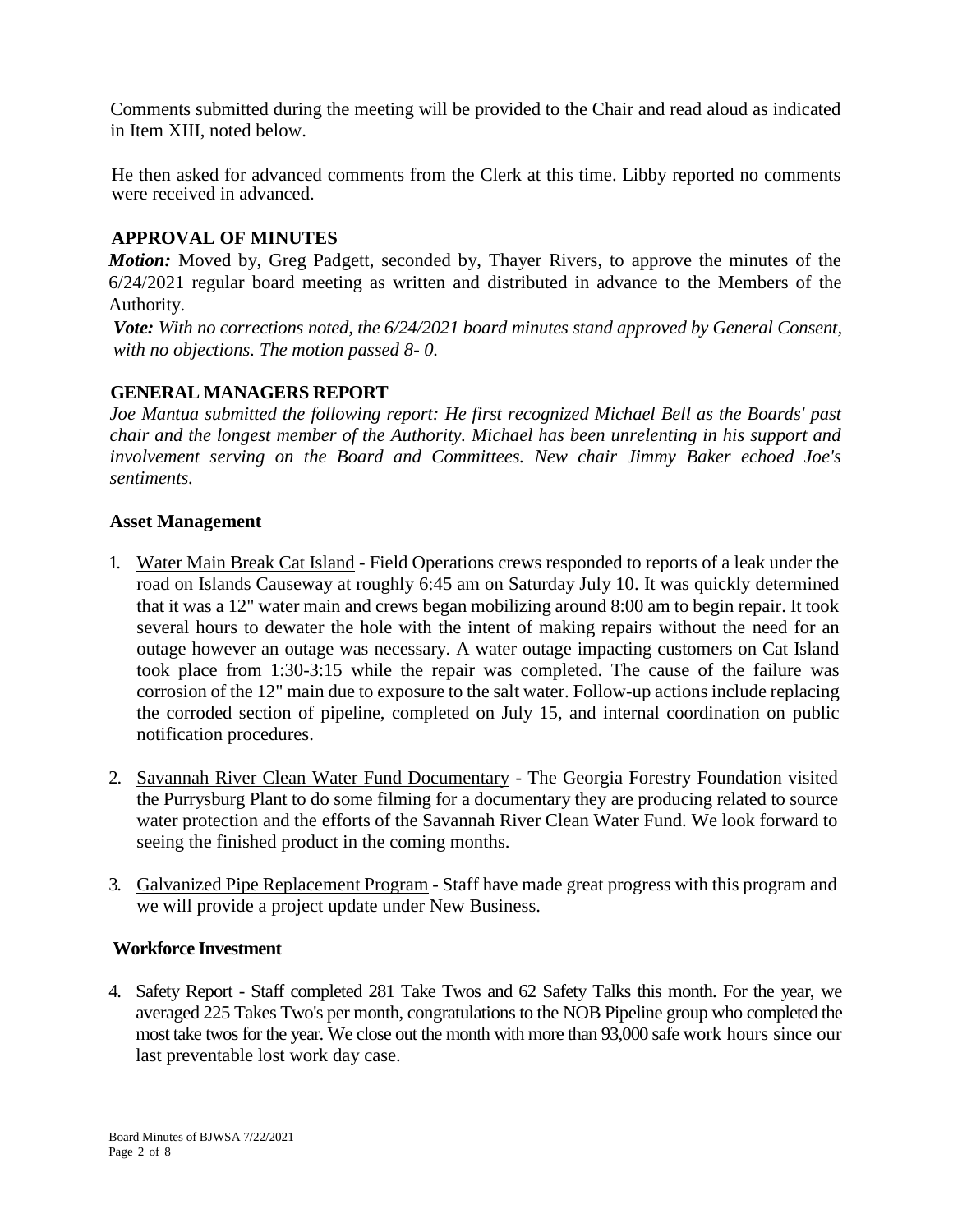5. Recent Promotions- We are pleased to announce several employees who were promoted this month: Chris Graham - Inspector III Thomas Mike - Inspector III Cliff Schwabauer- Inspector III Nate Baez - Water Operator II Aaron Brantley - Water Operator I Justin Schmitt - Water Operator Trainee

# **Preparation for Change**

6. COVID-19 -We've started to see an uptick in positive cases with 9 in the past month. We are working to minimize operational impacts and following the CDC guidelines. We still plan to re-open the lobby to the public effective September 1, however will be closely monitoring local case numbers and within the organization prior to making the final decision.

#### **Organizational Excellence**

- 7. Employee of the Quarter Congratulations to Keith Rivers, Pipeline Specialist II in the Field Operations Department who was selected as the Employee of the Second Quarter. Keith was recognized for his exemplary attitude and teamwork approach and particularly for the great support he has provided the Customer Service and Billing teams. Congrats also to our runners-up Ebony Brown, Customer Service and Huntley Murray, Field Operations.
- 8. Beaufort Water Festival Congratulations to the Sewer Rats, the BJWSA Raft Race team who participated in the water festival event and captured first place in the non-profit division and second in the overall competition by a very slim margin. Team members included Rob Lemieux, Darius Witte, Joseph Patterson, Andrew Dudley, Norman Jenkins, Nate Goodwin, Kyler Marshburn-Foushee, Kent Davis, Mathew Morgan, Will Able, Jason Quick, and Justin Burke.

### **Customer Satisfaction and Engagement**

- 9. North Street Transmission Main Public Meeting A virtual public meeting was held to brief interested citizens on the North Street project.
- 10. Customer Survey Results We will be providing summary presentation under New Business.

### **COMMITTEE REPORTS**

*Report of the Executive Committee,* Committee Chair Jimmy Baker stated that the Executive Committee did not meet.

*Report of the Capital Projects Committee,* Committee Chair Andy Kinghorn reported that the Capital Projects Committee met on 7/14/2021 and reviewed the status of the Capital Program and Development Activity. He highlighted a few noteworthy projects. The full report is included here:

#### **Developer Report**

1. Capacity fees collected in June totaled \$1,273,091.70. Capacity fees Year-To-Date are \$10,972,139.44. In June there were 11 pre-cons, 7 Service Authorizations, 226 water taps and 186 sewer taps.

Board Minutes of BJWSA 7/22/2021 Page 3 of 8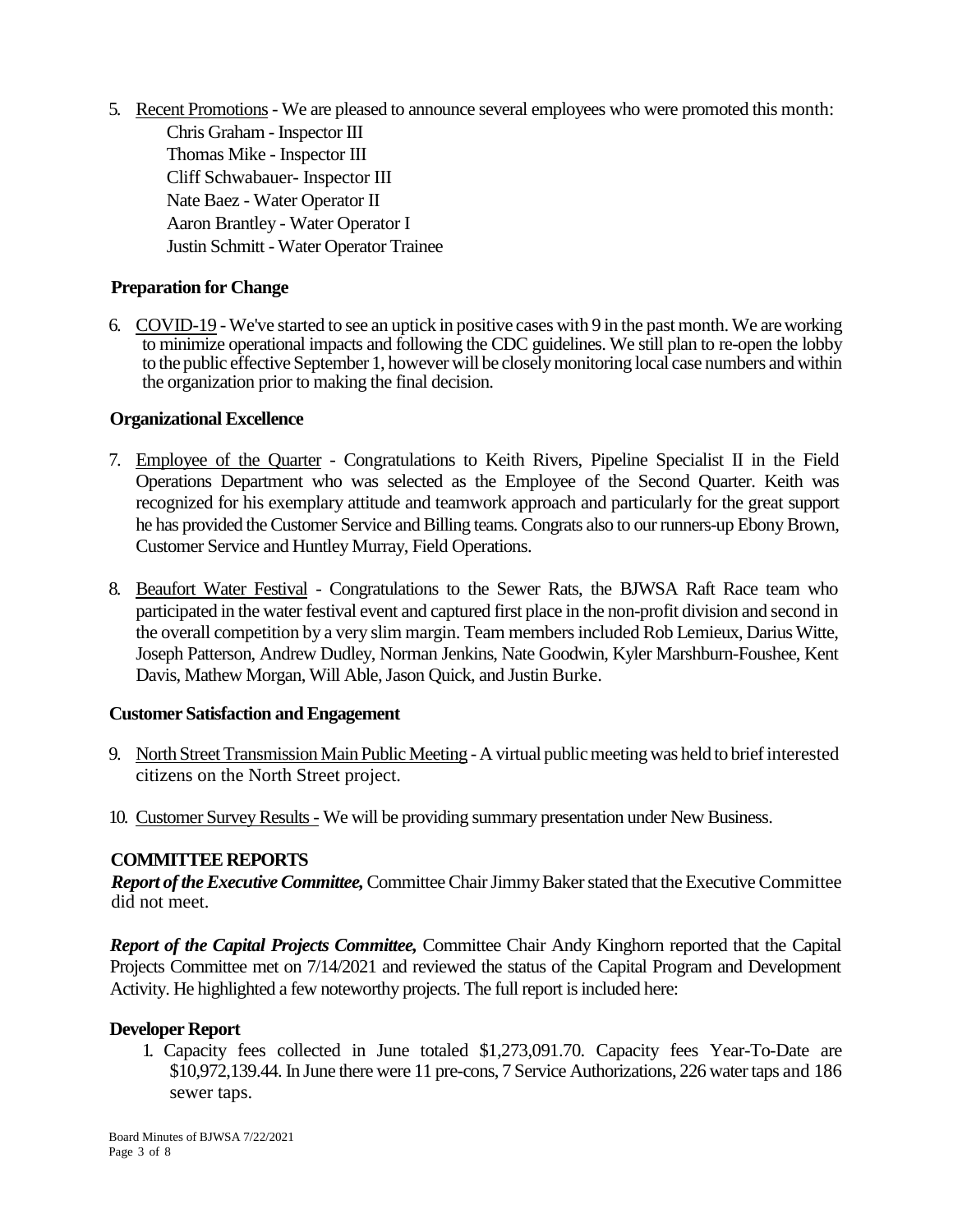# **CIP Project Highlights**

- 2. Purrysburg WTP Expansion to 30 MGD (CIP-1366) GMC has determined a new Base Flood Elevation and is currently scheduling a meeting with the Jasper county Building inspector. Following that meeting, the plan is to submit a variance application to the Jasper County Plan Commission.
- 3. Highway 170 36-Inch Water Main Extension (CIP-1696) -J H Hiers experienced another pressure test failure in the water line. Efforts to remedy the issue will resume after the company's July 4<sup>th</sup> operations shutdown. We still plan to apply for partial permit to use the portion west of the traffic circle that will allow us to continue our flushing efforts. We are still working through the ROW issue on the east side of the traffic circle.
- 4. Galvanized Water Line Replacement Program (CIP-2185) Phase II:
	- Division I: July 19 2021 Advertise Bids August 22 2021 Receive Bids September 232021 - Award recommendation the Board.
	- Division II: Emmons St Complete and in service. Laudonniere St Complete and in service. LeChere St - Complete and in service. Calhoun St - Pipe installation is complete. Pigeon Point intx tied in, Church St intx tied in, New Castle St intx tied in. In process of switching over services. Church St - Pipe installation is complete. Washington St intx tied in, Duke St intx tied in. In process of switching over services.
	- Division III: Pine Court N Complete and in service. Still need to abandon and remove connection of the 2" GWL from the system.
- 5. Chelsea WTP Waste Water Pump Replacement (CIP-2203) Preconstruction meeting was held on 6/29/21 and Notice to Proceed was issued. Contractor mobilized to the site and began construction activities on 7/5/21.
- 6. Raw Water Canal Improvements (CIP-1894) Work for Division I & II is complete. Division III staff contacted the engineering design firm Hazen & Sawyer through the BJWSA Indefinite Quantities Contract (IQC) for an alternatives analysis and design to re-examine the construction of a new intake tower, the alignment of the new 48" pipe across Snake Road and the tie-in location for the new 48" pipe.
- 7. North Street Transmission Main/Bluffton Pkway (CIP-2224/1927) Ruby Collins and Barge Design have submitted the final HDD GMP and we will be seeking approval in July's meetings.
- 8. Misc. Waste Water Pump Station Replacements (CIP-1806 & 1807)
	- CIP-1806 Work at BR16 is complete and upgrades and construction at CP01 is underway.
	- CIP-1807 Project is in design for 20 identified pump stations.
- 9. Chelsea Filter Rehab (CIP 1898) We have ordered the underdrains from AWI and they are currently in the manufacturer's cue. We will also be ordering 8 - 20" butterfly valves, through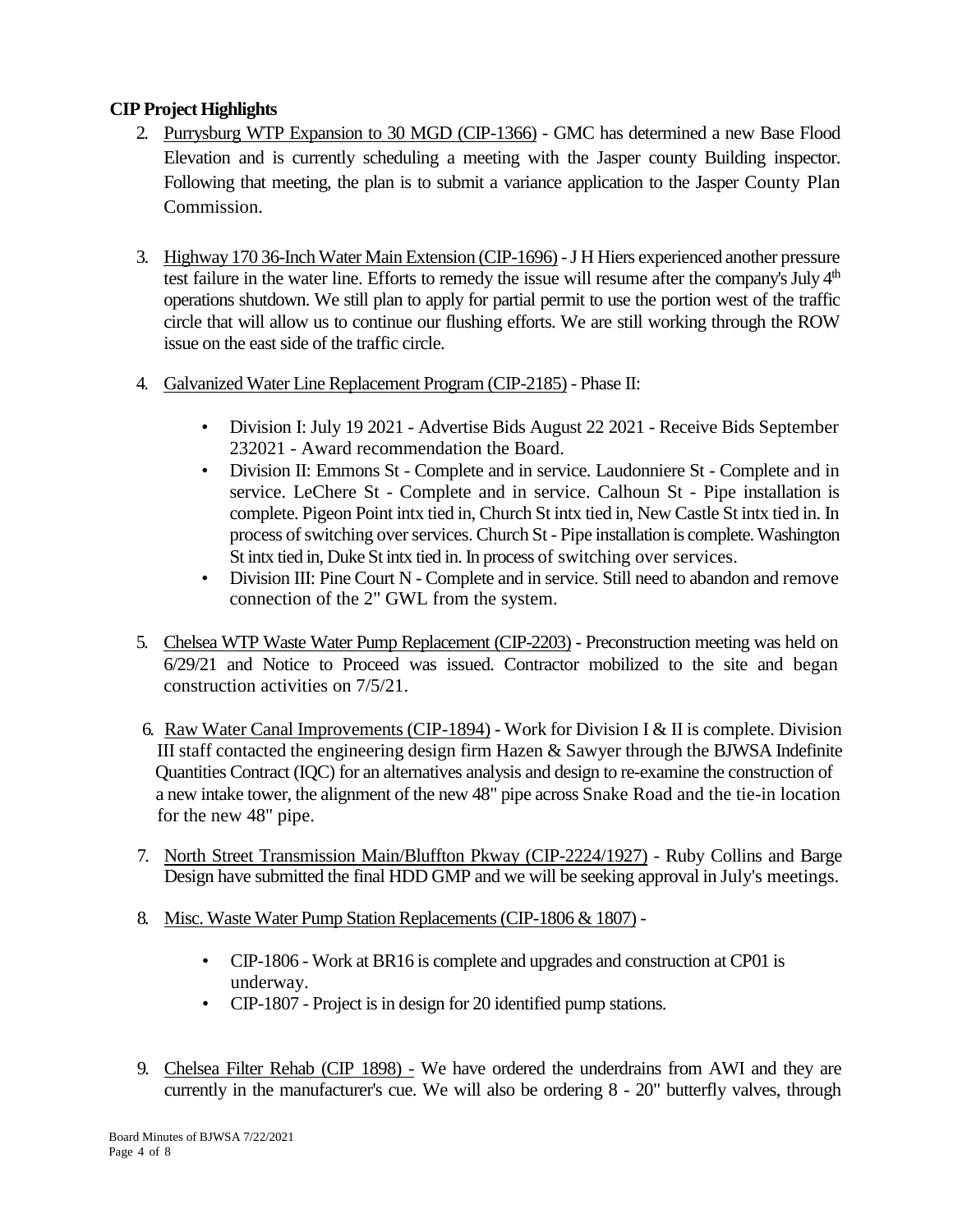internal approval, due to long lead times for these as well. We are trying to have everything we need on site before the November time frame to start construction.

- 10. Cherry Point WRF expansion (CIP 1958) Project kickoff meeting took place on 6/22/21 with PER discussions and data collection and BJWSA as-built information requested by Black & Veatch. Site visit scheduled for 7/29/21.
- 11. CP 19 and CP 67 Pump station rehab (CIP 1970) Black and Veatch has submitted a proposal to supply modeling and costing for 4 possible mitigations to the force main problem in the CP67 basin. Also included are their thoughts and recommendations on the impacts to the current project design and construction. We will be seeking approval for the  $B&V$  proposal in the July meetings.
- 12. Biosolids Master Plan (CIP 2286) The study has been approved and we are moving forward.
- 13. Hwy 17 Corridor Water and Wastewater Master Plan (CIP 2291)- Hussey Gay Bell has submitted a final draft of the study and we are currently reviewing it.
- 14. Master Plan Update FY22 (CIP2284) We have approached Black and Veatch about updating our water and wastewater Master Plan for 2022. The last update was 2017 and in order to stay current in our planning and estimating, we need this update. We expect the update to be finished by February, 2022. This will allow us to use current information for submitting the CIP update to the board in March/April.

### **Activity for Board Approval**

15. Two new Purchase Order awards and two Purchase Order Amendments are being presented in the Board Agenda for approval.

### **Miscellaneous Item Discussions**

16. Galvanized Pipe Project Update is being presented in the Board Agenda.

 17. Engineering Department Year End Update. *A copy of the FY21 Engineering Department Accomplishments will be emailed to the full Board.*

*A copy of the CIP Update Memorandum from Jeremy Sponseller dated 7/7/2021 was included in the Board Packet and is attached to these minutes and is made apart hereof*

*Report of the Finance Committee.* Committee Chair Donna Altman reported that the Finance Committee met on 7/15/2021 and submitted the following report:

- 1. FY21 Audit Presentation: Trey Scott from the new audit firm, Mauldin & Jenkins, presented to the committee. Fieldwork is scheduled for the week of August  $23<sup>rd</sup>$ . In the fall, a presentation will be made to the Board at the conclusion of the audit.
- 2. Capital Improvement Program: The committee received and approved change orders for CIP-2224 North Street Transmission Main and CIP-1970 CP19 and CP67 Upgrades.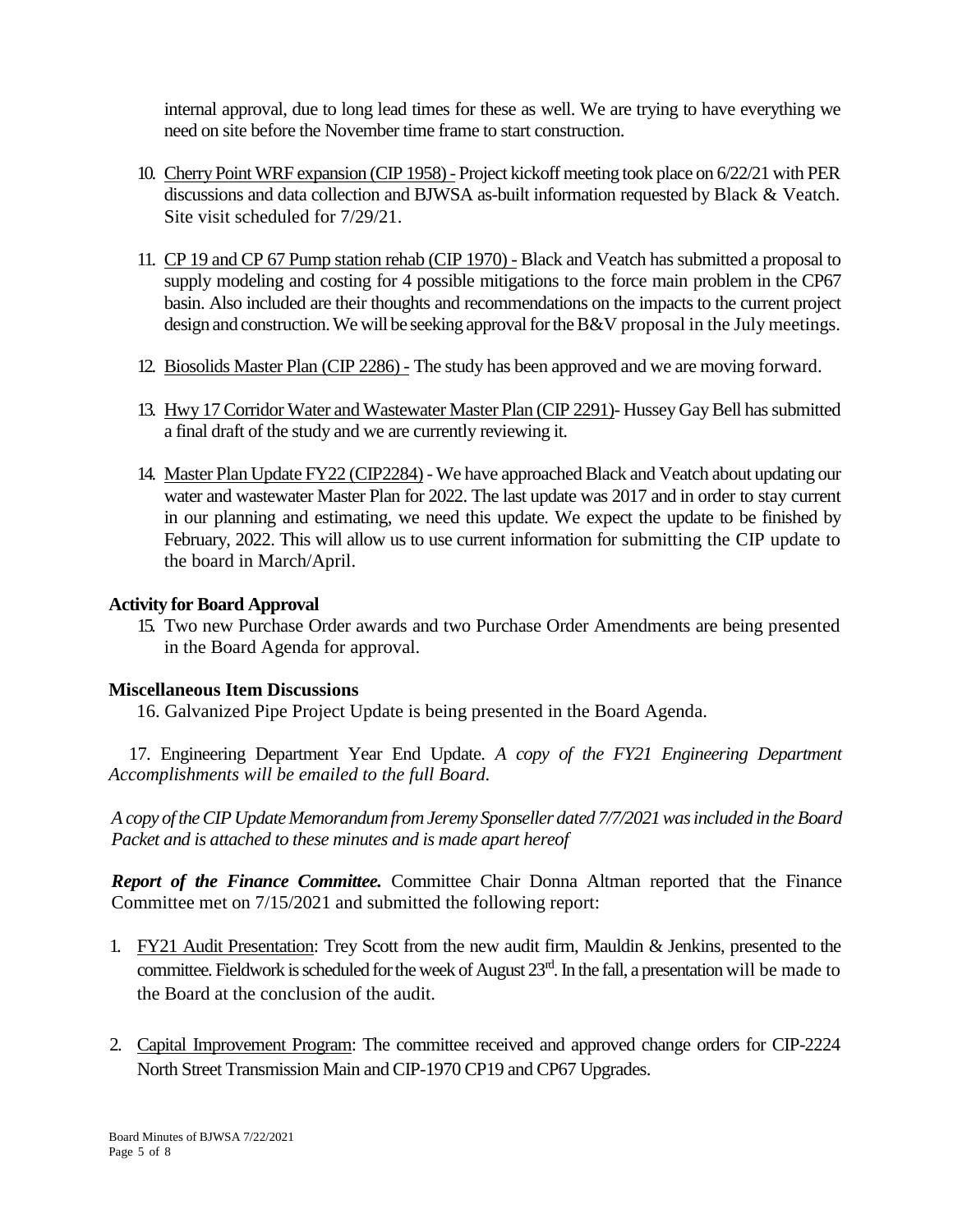- 3. IT Update: Kenneth provided updates on the remaining IT FY21 Areas of Focus and FY22 Areas of Focus will be discussed in future committee meetings.
- 4. Sustainability Update: Tricia provided sustainability metrics to the committee.
- 5. Call Center Metrics: The committee reviewed the call center metrics. The average call wait time was 1 minute and 28 seconds and the abandonment rate was 3% in May. The total number of installed Beacon meters is 64,800.
- 6. FY2021 YTD Financial Information: The committee reviewed the Investment report, Estimated Budget Summary for CIP projects 2224 and 1927, and Low-Income Assistance Program reports.

*Report of the Personnel Committee.* Committee Chair Brandy Gray reported that the Personnel Committee met on 7/13/2021. A full copy of the Committee report is attached to these minutes and is made apart hereof. Brandy highlighted a few items:

- 1. Personnel Actions Report: 0 involuntary separations and 5 resignations with some due to area relocations.
- 2. Employee Handbook Updates: The Personnel Committee approved certain changes and will recommend approval under New Business today.

# **CONSENT AGENDA**

- 1. Contract Amendment 3 for CIP-1970 CP19 & CP67 Upgrades, to Black & Veatch in the amount of \$102,800.
- 2. Contract Amendment 3 Guaranteed Maximum Price (GMP) for CIP-2224 North Street Transmission Main - Horizontal Directional Drill, to Ruby Collins in the amount of \$441,045.
- 3. IQC Task Order #2 for CIP-1894 Raw Water Canal Improvements, to Hazen and Sawyer in the amount of \$228,500.
- 4. Contract Award for CIP-2284 2022 Water and Wastewater Master Plan Update, to Black & Veatch in the amount of \$249,975.

*Chair Jimmy Baker asked, "Are there any items on the consent agenda that any member of the board wishes to move off the consent agenda and on to new business. " "Hearing none, is there a motion to approve the 4 items listed on the consent agenda, is there a second, any discussion, We will now have a roll call vote "*

*Motion:* Moved by, Brandy Gray, seconded by, Lorraine Bond, to approve the 4 items listed on the consent agenda: 1. Contract Amendment 3 - for CIP-1970 CP19 & CP67 Upgrades, to Black & Veatch in the amount of \$102,800; 2. Contract Amendment 3 - Guaranteed Maximum Price (GMP) for CIP-2224 North Street Transmission Main - Horizontal Directional Drill, to Ruby Collins in the amount of \$441,045; 3. IQC Task Order #2 - for CIP-1894 Raw Water Canal Improvements, to Hazen and Sawyer in the amount of \$228,500; 4. Contract Award - for CIP-2284 2022 Water and Wastewater Master Plan Update, to Black & Veatch in the amount of \$249,975. *Vote: The motion passed 8-0.*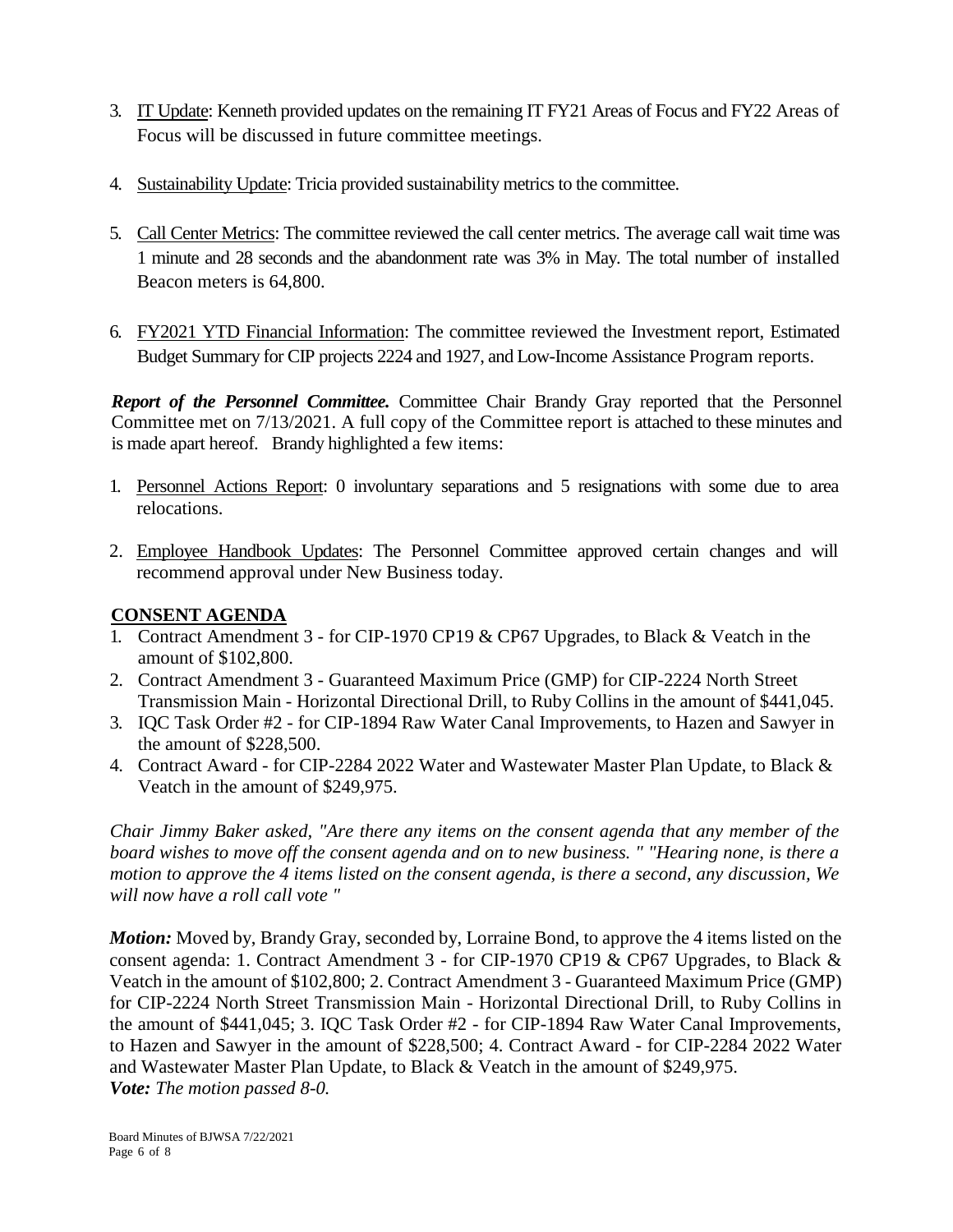## **OLD BUSINESS**

There was no old business.

### **NEW BUSINESS**

A. Customer Survey Results ~ *Presentation by Pam Flasch.*

Pam presented results of the 2021 Customer Satisfaction Survey that was conducted by EMC Consulting. She explained the implementation process and topics that were surveyed. Feedback was received and information gaps were identified along with solutions. The "overall" satisfaction percentage is 89.3% with only 2.1% dissatisfied.

*A copy of the Power Point Presentation by EMC Consulting as presented and referenced is attached to these minutes and is made apart hereof.*

B. Galvanized Pipe Project Update ~ *Presentation.*

Becca gave an update on the Project objectives, Phases that have been completed, and areas of ongoing work. She shared a graphic of Calhoun Street, Pigeon Point area, showing issues that have been found in the system and how it was corrected. Becca also outlined future work, focusing on water quality and addressing other issues along the way.

*A copy of the Power Point Presentation titled: "Galvanized Water Line Replacement Program " dated July 2021 as presented and referenced is attached to these minutes and is made apart hereof*

C. Committee Recommendation for Approval of Employee Handbook Updates. *Motion:* Recommendation for approval of the proposed Employee Handbook changes came from the Personnel Committee, *requiring no second, Vote: The motion passed 8-0.*

*A copy of the proposed Employee Handbook changes as presented and referenced is attached to these minutes and is made apart hereof*

D. Appointment by the Chair of FY 2022 Standing Committees ~ Majority Consent, pursuant to, Article V, Section 1 of the Bylaws. *(Memo dated July 7, 2021)*

 Chair Jimmy Baker, presented the Committee Appointments for Fiscal Year 2022 as referenced in his Memo dated 7/7/2021.

*Approved: All members concurred.* The following are chair and members of each standing committee for fiscal year 2022:

> *Executive Committee – Jimmy Baker, Chair; Greg Padgett, Vice-Chair; Donna Altman, Secretary/Treasurer; Michael Bell, Immediate Past Chair Capital Projects- Andy Kinghorn, Chair; Michael Bell; Lorraine Bond Finance Committee - Donna Altman, Chair; Greg Padgett; Rob McFee (Impending) Personnel Committee - Brandy Gray, Chair; Thayer Rivers; Jerry Schulze; Bill Singleton*

*A copy of the Officers of the Authority and Committees for Fiscal Year 2022 Memo, dated July 7, 2021, as presented and referenced is attached to these minutes and is made apart hereof.*